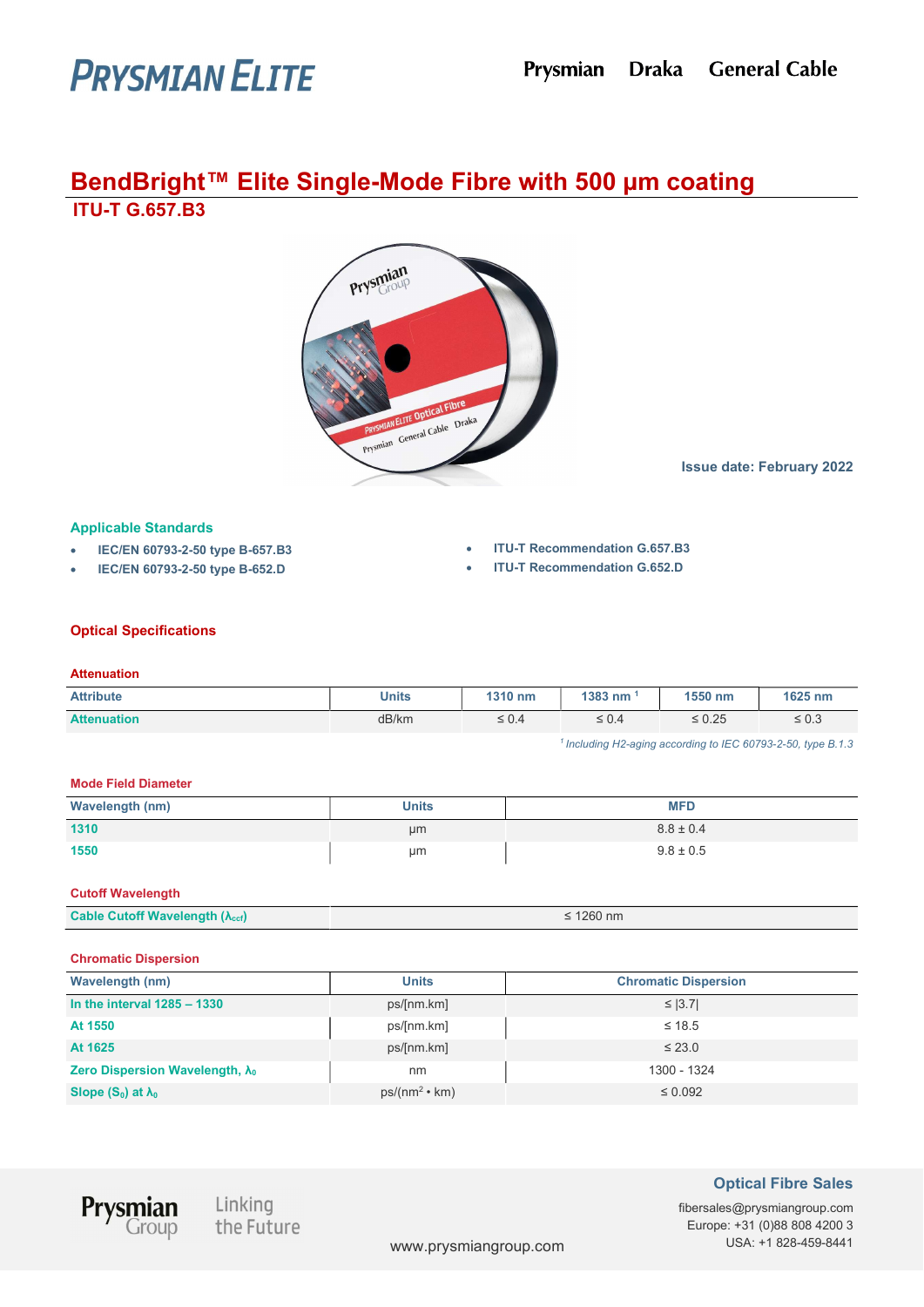

#### Polarization Mode Dispersion (PMD)

| <b>Attribute</b>               | <b>Units</b> | <b>Specified Values</b> |
|--------------------------------|--------------|-------------------------|
| <b>PMD Link Design Value 2</b> | ps/√km       | $\leq 0.06$             |
| <b>Max. individual Fiber</b>   | ps/√km       | $\leq 0.1$              |

2 According to IEC 60794 –3, Ed 3 (Q=0.01%)

#### Attenuation variation vs. Bending

| <b>Number of Turns</b>           | <b>Wavelength (nm)</b> | <b>Induced Attenuation (dB)</b> |
|----------------------------------|------------------------|---------------------------------|
| 1 turn on a $R = 10$ mm mandrel  | 1550                   | $\leq 0.03$                     |
| 1 turn on a $R = 10$ mm mandrel  | 1625                   | $\leq 0.1$                      |
| 1 turn on a $R = 7.5$ mm mandrel | 1550                   | $\leq 0.08$                     |
| 1 turn on a $R = 7.5$ mm mandrel | 1625                   | $\leq 0.25$                     |
| 1 turn on a $R = 5$ mm mandrel   | 1550                   | $\leq 0.15$                     |
| 1 turn on a $R = 5$ mm mandrel   | 1625                   | $\leq 0.45$                     |

### Typical Values

| <b>Attribute</b>                                                | <b>Units</b> | 1310 nm | 1550 nm | 1625 nm |
|-----------------------------------------------------------------|--------------|---------|---------|---------|
| <b>Effective group index</b>                                    |              | 1.467   | 1.468   | 1.468   |
| <b>Rayleigh Backscatter Coefficient for 1 ns</b><br>pulse width | dB           | $-79.0$ | $-81.3$ | $-82.0$ |

# Geometrical Specifications

#### Glass Geometry

| <b>Attribute</b>                           | <b>Units</b> | <b>Specified Values</b> |
|--------------------------------------------|--------------|-------------------------|
| <b>Cladding Diameter</b>                   | µm           | $125.0 \pm 0.7$         |
| <b>Cladding non-Circularity</b>            | %            | $\leq 1.0$              |
| <b>Core - Cladding Concentricity Error</b> | µm           | $\leq 0.5$              |

# Coating Geometry

| <b>Attribute</b>                              | <b>Units</b> | <b>Specified Values</b> |
|-----------------------------------------------|--------------|-------------------------|
| <b>Coating Diameter</b>                       | μm           | $500 \pm 15$            |
| <b>Coating non-Circularity</b>                | $\%$         | ≤ 5                     |
| <b>Coating - Cladding Concentricity Error</b> | μm           | $\leq 20$               |



Linking<br>the Future

# Optical Fibre Sales

fibersales@prysmiangroup.com Europe: +31 (0)88 808 4200 3 www.prysmiangroup.com USA: +1 828-459-8441